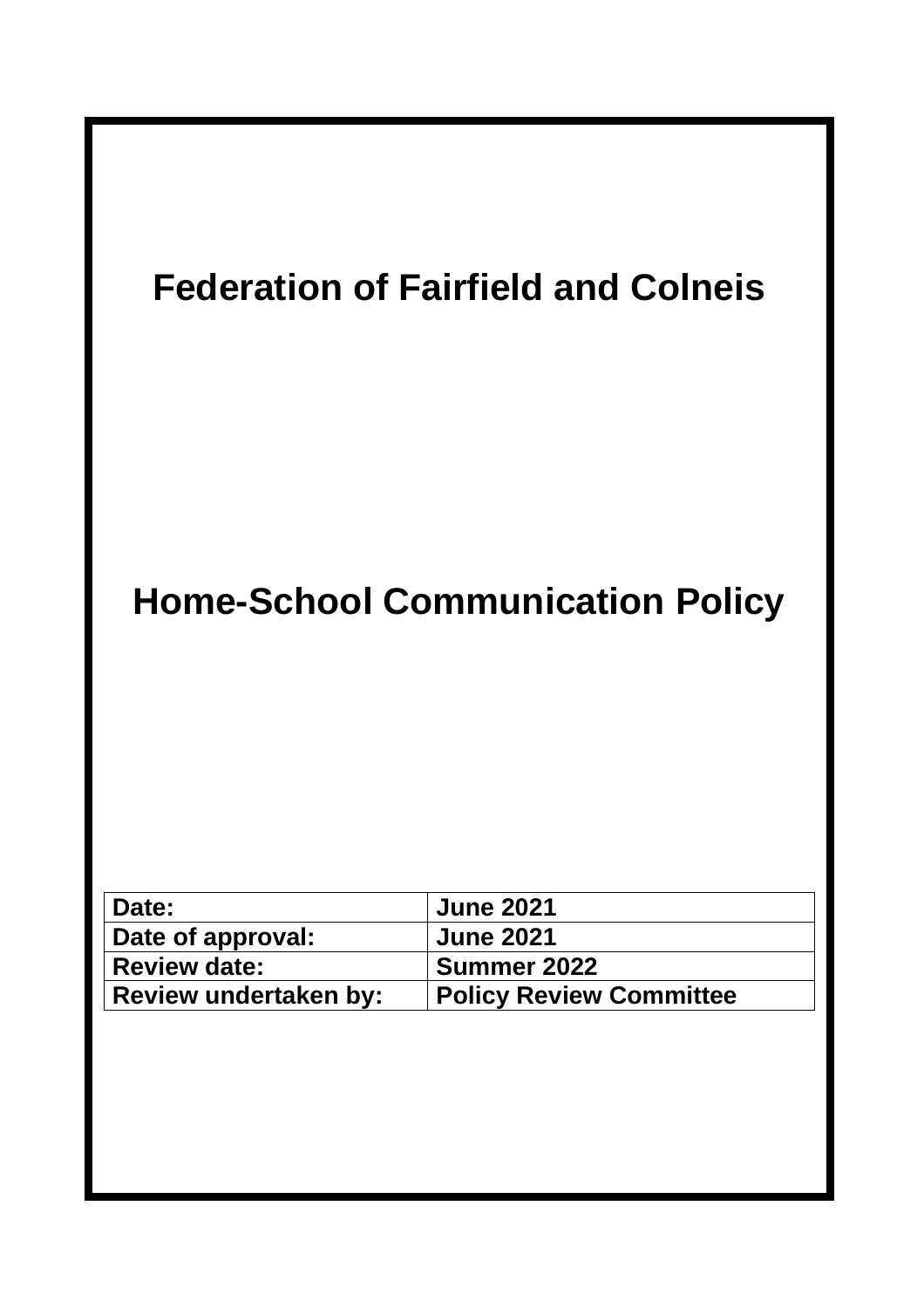# **Contents**

# **1. Introduction and aims**

Our school vision is 'Together we're better', and we believe this is at the centre of our communication with parents and carers.

We believe that clear, open communication between the school and parents/carers has a positive impact on pupils' learning because it:

- Gives parents/carers the information they need to support their child's education
- Helps the school improve, through feedback and consultation with parents/carers
- Builds trust between home and school, which helps the school better support each child's educational and pastoral needs

The aim of this policy is to promote clear and open communication by:

- Explaining how the school communicates with parents/carers
- Setting clear standards for responding to communication from parents/carers
- Helping parents/carers reach the member of school staff who is best placed to address their specific query or concern so they can get a response as quickly as possible

In the following sections, we will use 'parents' to refer to both parents and carers.

## **2. Roles and responsibilities**

### **2.1 Headteacher**

The headteacher is responsible for:

- Ensuring that communications with parents are effective, timely and appropriate
- > Regularly reviewing this policy

#### **2.2 Staff**

All staff are responsible for:

- Responding to communication from parents in line with this policy and the school's ICT and internet acceptable use policy
- Working with other members of staff to make sure parents get timely information (if they cannot address a query or send the information themselves)

Staff are not expected to respond to communications outside of school hours (before 9am, or after 5pm) or their working hours (if they work part-time), or during school holidays.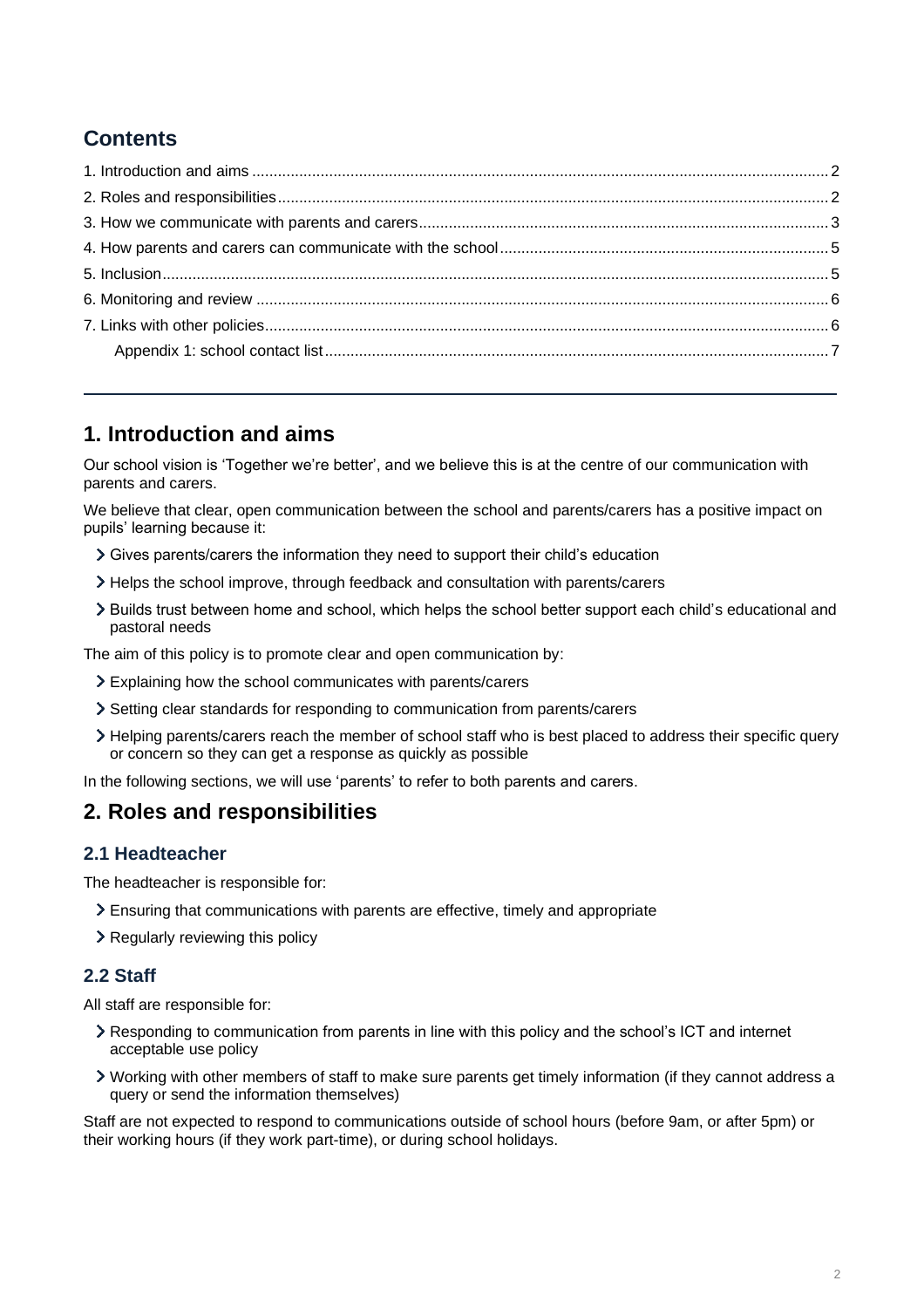## **2.3 Parents**

Parents are responsible for:

- Ensuring that communication with the school is respectful at all times
- Making every reasonable effort to address communications to the appropriate member of staff in the first instance
- Respond to communications from the school (such as requests for meetings) in a timely manner
- Checking all communications from the school

We reserve the right to forward on any communication that is considered disrespectful, abusive, or threatening to external agencies, such as the Local Authority for further advice.

## **3. How we communicate with parents and carers**

The sections below explain how we keep parents up-to-date with their child's education and what is happening in school.

Parents should monitor all of the following regularly to make sure they do not miss important communications or announcements that may affect their child.

## **3.1 Email – including Parentmail**

We use email to keep parents informed about the following things:

- Upcoming school events
- Scheduled school closures (for example, for staff training days)
- > School surveys or consultations
- Class activities or teacher requests
- > Payments

### **3.2 Text messages**

We will text parents about:

- > Payments
- > Short-notice changes to the school day
- Emergency school closures (for instance, due to bad weather)
- > Head bump notifications
- > Non-reported school absence

### **3.3 School calendar**

Our school website includes a full school calendar for the academic year. Half termly newsletters will also set out key dates for the next half term.

Where possible, we try to give parents at least 2 weeks' notice of any events or special occasions (including non-uniform days, special assemblies or visitors, or requests for pupils to bring in special items or materials).

Any such event will be included in the school calendar.

### **3.4 Phone calls**

Teaching staff are encouraged on an informal basis to contact parents to discuss progress and behaviour where appropriate outside of the set parents' evenings. We encourage staff to make these phone calls for positive reasons (such as good behaviour, or a particularly positive piece of work) as well as when there are concerns.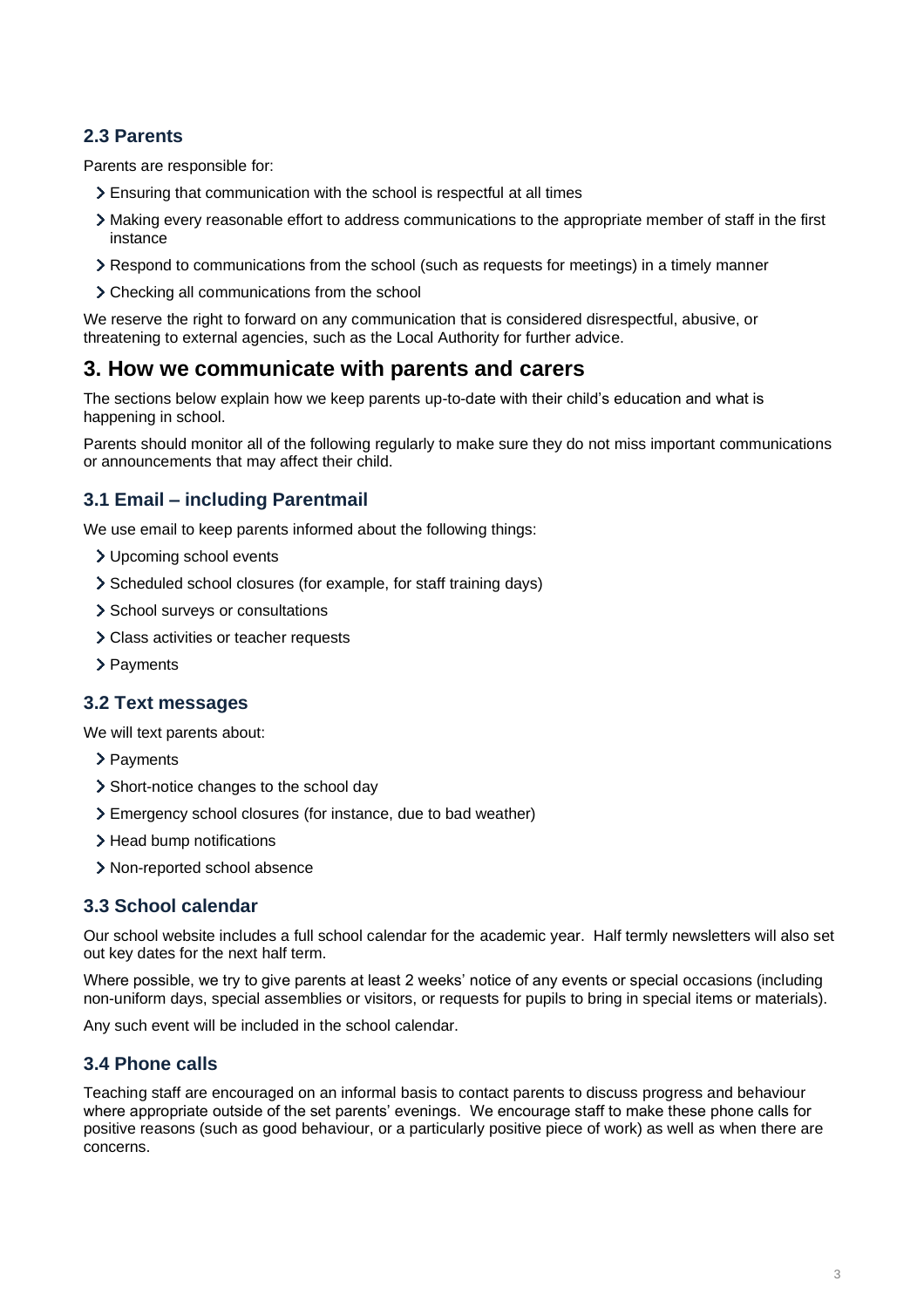Senior Leaders will phone the parents of children who achieve a gold behaviour award in line with our behaviour policy.

When parental concerns are raised, we will endeavour to use phone calls at an early stage in order to open up clear lines of communication. These phone calls will support us in attempting to find informal solutions to these concerns, in the first instance, in line with our complaints procedures.

Parents will be contacted via a text message in the first instance for any absence that has not been reported via the usual channels. If no response is received, a phone call will be made to ascertain the reason why.

### **3.5 Letters**

We send the following letters home regularly (letters are sent home by Parentmail):

- Letters about trips and visits
- Consent forms
- > Our half termly newsletter
- Weekly roundup of information, reminders for the forthcoming week (sent out on Fridays)
- > Admission information

#### **3.6 Reports**

Parents receive reports from the school about their child's learning, including:

- An end-of-year report covering their achievement in each part of the curriculum, how well they are progressing, and their attendance
- > Termly progress reports
- > A report on KS1 and KS2 SATs tests
- A report on the results of public examinations

We also arrange regular meetings where parents can speak to their child's teacher(s) about their achievement and progress (see the section below).

#### **3.7 Meetings**

We hold one parents' evening per term. During these meetings, parents can talk with teachers about their child's achievement and progress, the curriculum or schemes of work, their child's wellbeing, or any other area of concern. The Summer term parent's evening is an informal opportunity to review children's work.

The school may also contact parents to arrange meetings between parents' evenings if there are concerns about a child's achievement, progress, or wellbeing.

Parents of pupils with special educational needs (SEN), or who have other additional needs, may also be asked to attend further meetings to address these additional needs.

#### **3.8 School website**

Key information about the school is posted on our website, including:

- > School times and term dates
- > Important events and announcements
- Curriculum information
- > Important policies and procedures
- > Important contact information
- Information about before and after-school provision

Parents should check the website before contacting the school.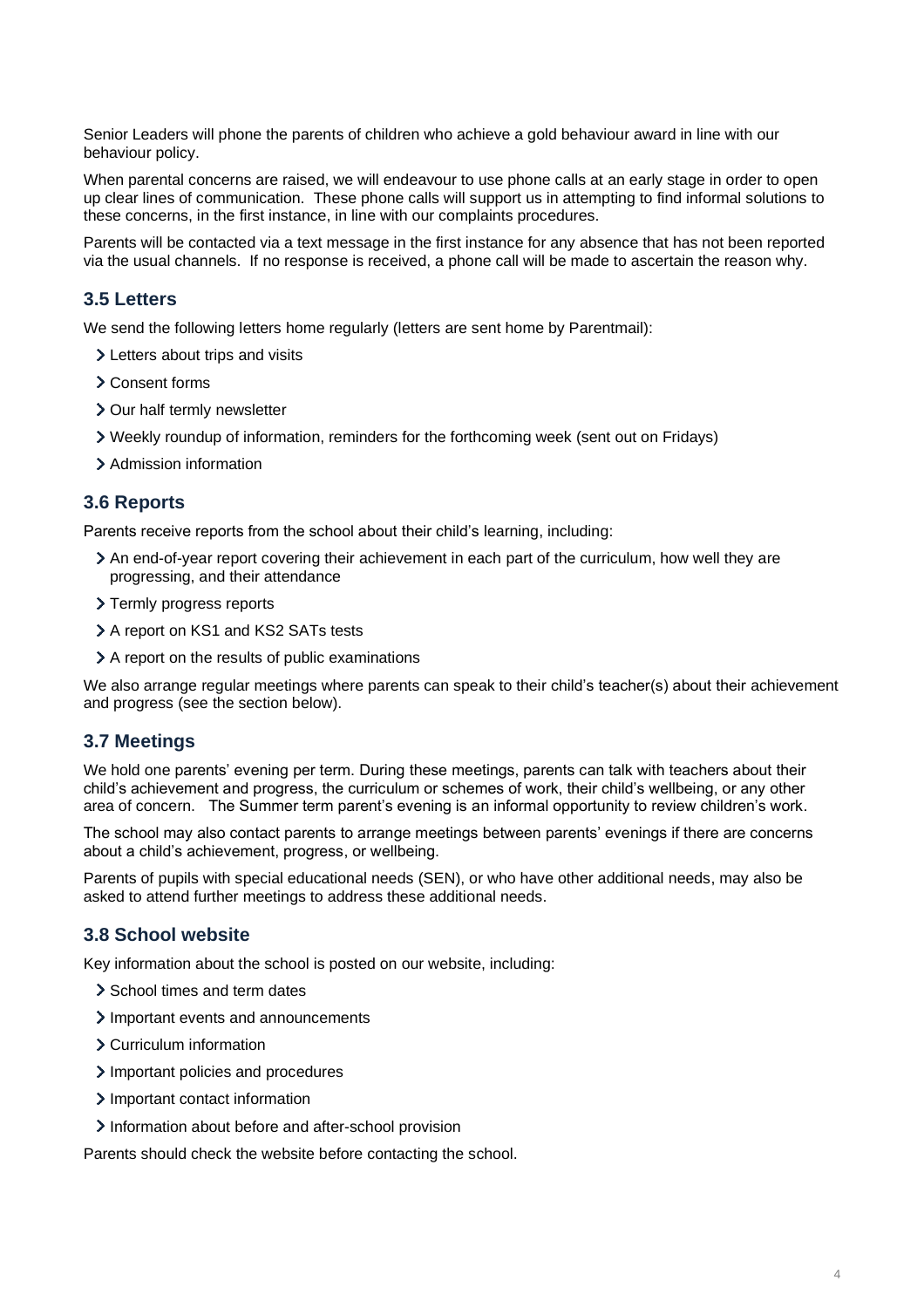# **4. How parents and carers can communicate with the school**

Please use the list in appendix 1 to identify the most appropriate person to contact about a query or issue, including the school office number and email address.

## **4.1 Email**

Parents may email the school, via the school office, about non-urgent issues in the first instance.

We aim to acknowledge all emails within one working day, and to respond in full (or arrange a meeting or phone call if appropriate) within five working days.

Letters received, including those received by email attachment will be treated in the same way, an acknowledgement within one working day and a full response within five working days.

If a query or concern is urgent, and you need a response sooner than this, please call the school.

### **4.2 Phone calls**

If you need to speak to a specific member of staff about a non-urgent matter, parents may also call the relevant school office.

Whilst we will aim to have the relevant person return the call within two working days, if this is not possible (due to teaching or other commitments), someone will get in touch with you to schedule a phone call at a convenient time. We aim to make sure you have spoken to the appropriate member of staff within five days of your request.

If your issue is urgent, please call the school office.

Urgent issues might include things like:

- > Family emergencies
- > Safeguarding or welfare issues
- Medical updates/information

For more general enquiries, please call the school office.

In these urgent situations, a senior member of staff will endeavour to phone back on the same day.

Any complaints will be covered under the school's complaints procedures.

### **4.3 Meetings**

If you would like to schedule a meeting with a member of staff, please email or phone the school office.

We try to schedule all meetings within five working days of the request.

While teachers are available at the beginning or end of the school day if you need to speak to them urgently, we recommend you book appointments to discuss:

- Any concerns you may have about your child's learning
- Updates related to pastoral support, your child's home environment, or their wellbeing

# **5. Inclusion**

It is important to us that everyone in our community can communicate easily with the school.

We currently make whole-school announcements and communications (such as email alerts and newsletters) available in the following languages:

> English

Parents who need help communicating with the school can request the following support:

School announcements and communications translated into additional languages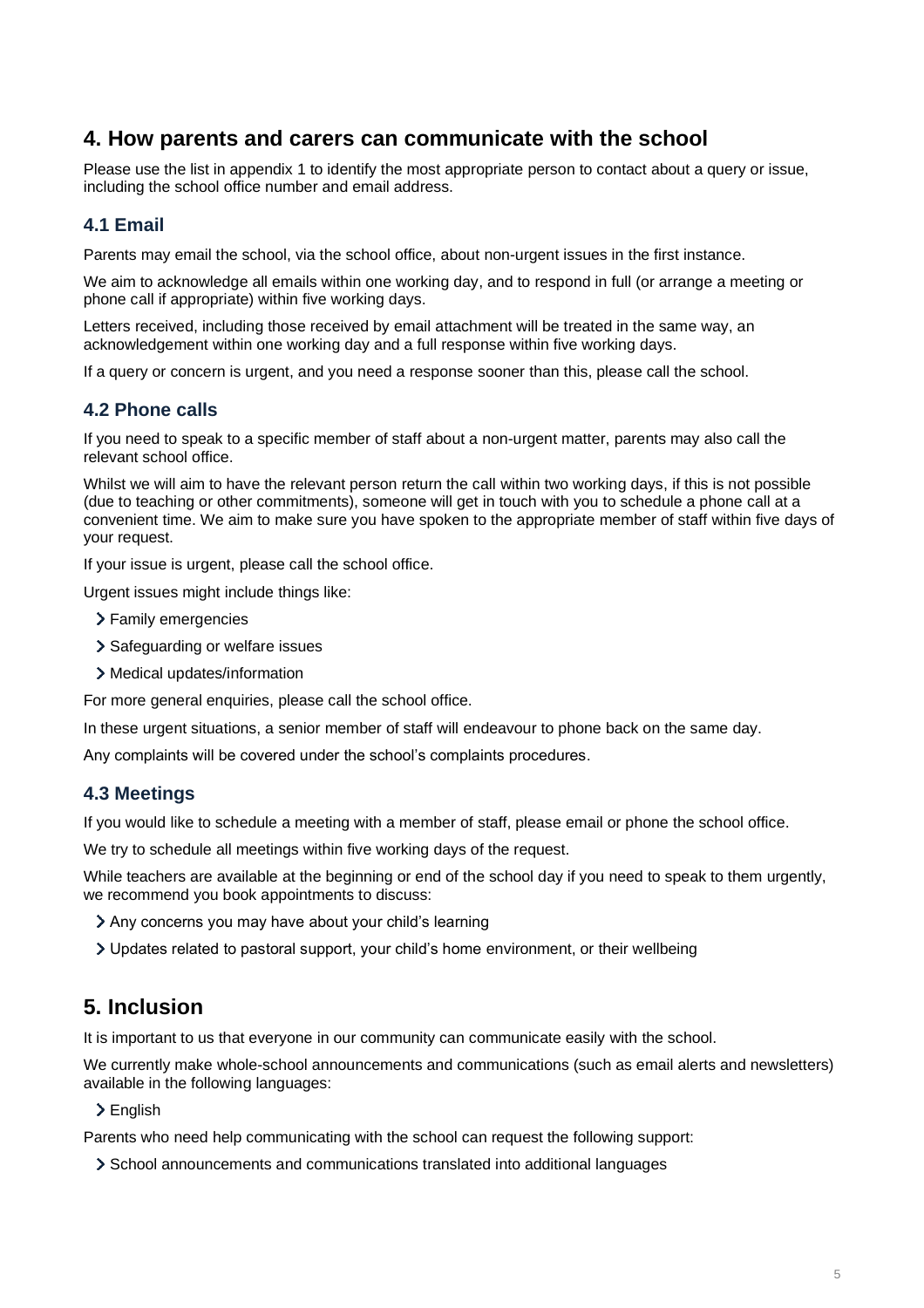Interpreters for meetings or phone calls

We can make additional arrangements if necessary. Please contact the school office to discuss these.

# **6. Monitoring and review**

The Headteacher monitors the implementation of this policy and will review the policy every year. The policy will be approved by the governing body.

# **7. Links with other policies**

The policy should be read alongside our policies on:

- > ICT and internet acceptable use
- > Parent code of conduct
- > Staff code of conduct
- > Complaints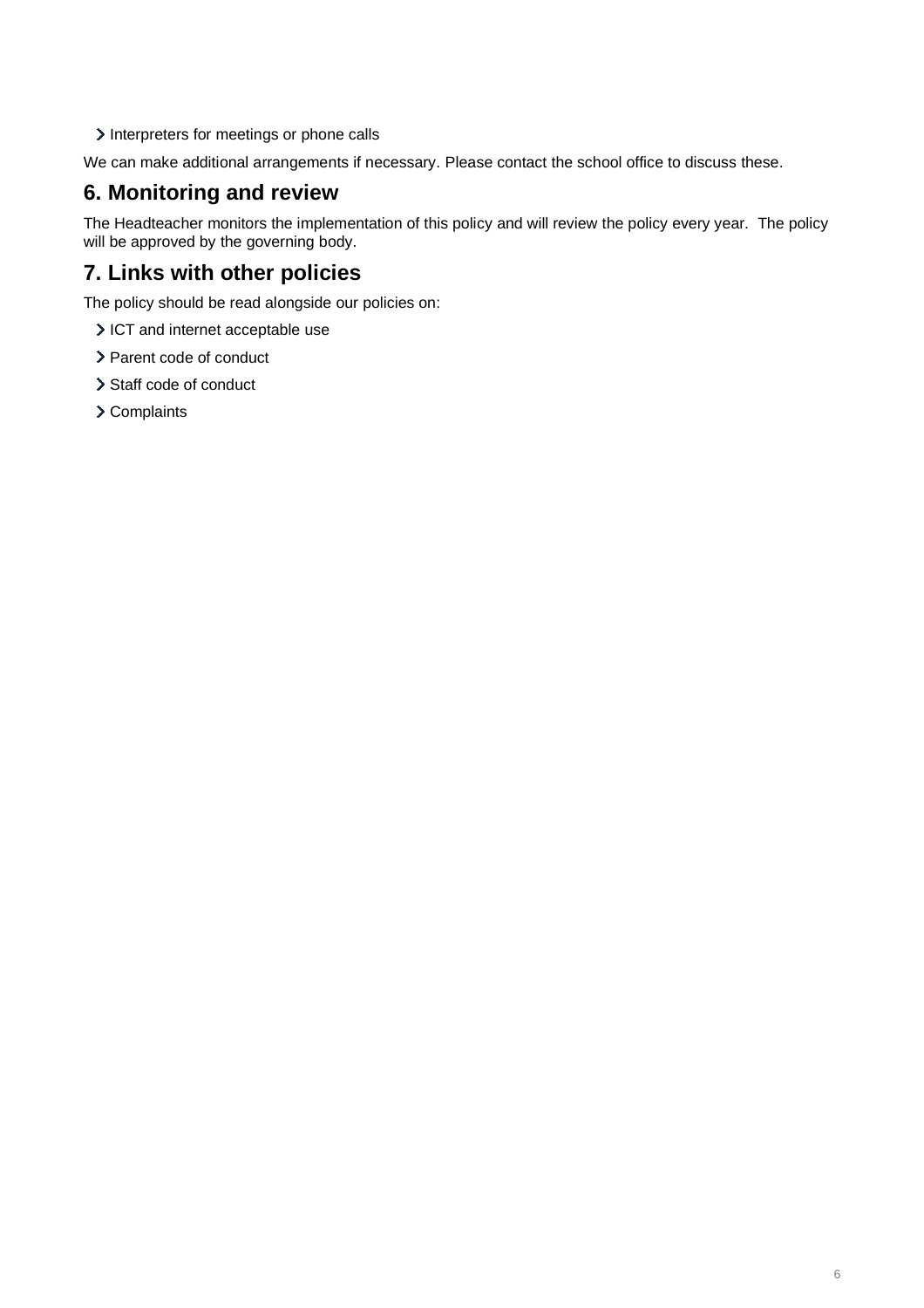## **Appendix 1: school contact list**

## **Who should I contact?**

If you have questions about any of the topics in the table below, or would like to speak to a member of staff:

Email or call the school offices between 9 am and 5 pm on the following:

**Fairfield Infant School** – 01394 283206 / [fairfieldoffice@fairfieldandcolneis.co.uk](mailto:fairfieldoffice@fairfieldandcolneis.co.uk)

**Colneis Junior School** – 01394 284052 / [colneisoffice@fairfieldandcolneis.co.uk](mailto:colneisoffice@fairfieldandcolneis.co.uk)

- Put the subject and the name of the relevant member of staff (from the list below) in the subject line (for emails)
- We will forward your request on to the relevant member of staff

**Remember:** check our website first, much of the information you need is posted there.

We try to respond to all emails with an acknowledgement in one working day, and a full response within 5 working days.

| I HAVE A QUESTION ABOUT                                  | WHO YOU NEED TO TALK TO                                                                                                                                                                                                           |
|----------------------------------------------------------|-----------------------------------------------------------------------------------------------------------------------------------------------------------------------------------------------------------------------------------|
| My child's learning/class<br>activities/lessons/homework | Your child's class teacher                                                                                                                                                                                                        |
| My child's wellbeing/pastoral support                    | Your child's class teacher in the first instance                                                                                                                                                                                  |
| Payments                                                 | School office                                                                                                                                                                                                                     |
| School trips                                             | School office                                                                                                                                                                                                                     |
| Uniform/lost and found                                   | School office                                                                                                                                                                                                                     |
| Attendance and absence requests                          | If you need to report your child's absence, please<br>call the relevant school office (option 1).<br>If you want to request approval for term-time<br>absence, contact the relevant school office for an<br>absence request form. |
| Bullying and behaviour                                   | Your child's class teacher in the first instance.                                                                                                                                                                                 |
| School events/the school calendar                        | School office                                                                                                                                                                                                                     |
| Special educational needs                                | Miss Gooding (SENDCo). Emails to be sent<br>through the relevant school office.                                                                                                                                                   |
| Before and after-school clubs                            | School office                                                                                                                                                                                                                     |
| Hiring the school premises                               | School office                                                                                                                                                                                                                     |
| The Friends of Fairfield and Colneis                     | School office                                                                                                                                                                                                                     |